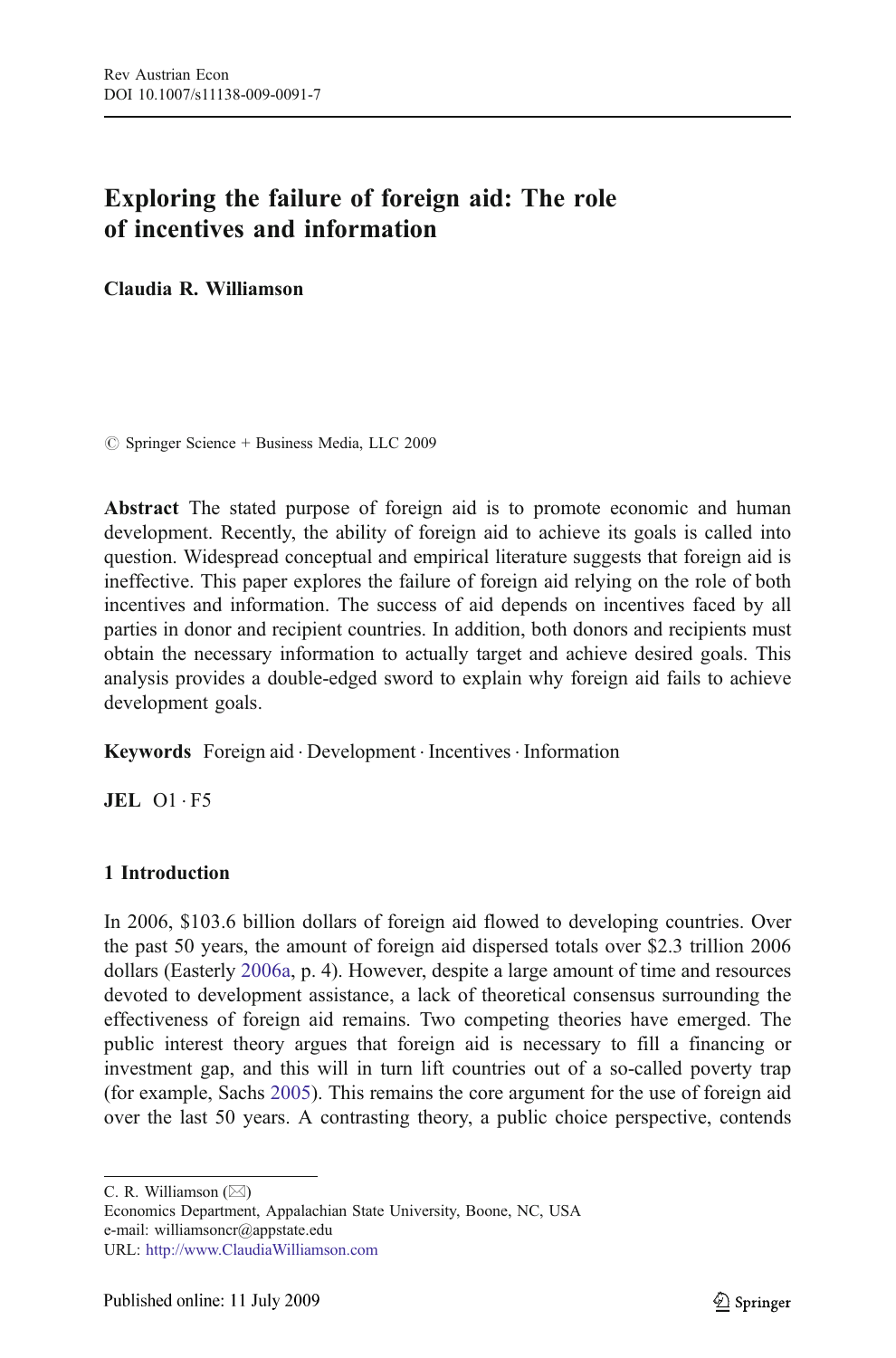that foreign aid is ineffective and possibly damaging to recipient countries (Bauer [2000;](#page-14-0) Easterly [2001](#page-15-0)).

Upon recent examination, a large empirical literature illustrates that foreign aid exhibits a zero effect on growth or any other indicators of poverty, supporting the public choice theory (Boone [1996](#page-14-0); Svensson [1999](#page-15-0), [2000](#page-15-0); Knack [2001;](#page-15-0) Brumm [2003;](#page-14-0) Ovaska [2003](#page-15-0); Easterly et al. [2004;](#page-15-0) Djankov et al. [2006a](#page-15-0); Easterly [2006a;](#page-15-0) Powell and Ryan [2006](#page-15-0); Williamson [2008](#page-16-0)). Svensson ([1999\)](#page-15-0) and Burnside and Dollar [\(2000](#page-14-0)) do find a positive effect of aid on growth when combined with the right conditions, specifically the right policy and institutional environments. However, Leeson [\(2008\)](#page-15-0) offers an alternative explanation. Most developing countries have weak institutions and bad policies, contributing to why they are poor. Thus, where aid is needed, it will be unhelpful because the necessary institutions are lacking. Where it can do some good, in those countries with good policies and institutions, it is not needed.

For example, Easterly [\(2007b](#page-15-0), p. 4) states that "\$568 billion in today's dollars flowed into Africa over the past 42 years, yet per capita growth of the median African nation has been close to zero. The top quarter of aid recipients…received 17 percent of their GDP in aid over those 42 years, yet also had near-zero per capita growth. Successful cases of development happening due to a large inflow of aid and technical assistance have been hard to find..." Also, Easterly notes that the recent success stories of China, India, and Vietnam received a small percentage of aid relative to their GDP (Easterly [2007b\)](#page-15-0).

The stated goal of foreign aid is a rather large one: to end extreme world poverty and achieve development in poor countries (United Nations Millennium Project [2005\)](#page-16-0). Jeffrey Sachs supports this broad goal and argues that extreme poverty can be ended in our lifetime ([2005\)](#page-15-0). Comparing these goals with the strong empirical findings, suggesting that development aid does not actually achieve development, is leading many economists to call foreign aid a failure. It should be noted that small successes such as increasing adult literacy in Africa have been achieved with the use of foreign aid. However, proponents of aid argue that it can deliver widespread prosperity, not marginal successes. Therefore, when foreign aid's goals are compared with its achievements, the results are extremely disappointing.

This paper explores potential explanations as to why foreign aid does not deliver economic success. Not only will this insight shed light on why foreign aid aimed at economic development failed in the past but this analysis can be extended to explain why we should not expect foreign aid to achieve economic development in the present or the new human development goals, as outlined by the Millennium Development Goals. With the recent resurgence surrounding the capabilities of foreign aid, an examination of why foreign aid fails is called to order.

This paper explores the failure of foreign aid with a twofold approach. My framework includes arguments that rely on the role of incentives and information. Foreign aid alters incentives for both governments and citizens within these countries. I explore in depth how incentives in donor countries, aid agencies, and recipient countries shape the ultimate outcome of foreign aid. Secondly, the paper demonstrates the role of information, or knowledge, in effecting aid outcomes. I show how both donors and recipients may not have the information or knowledge to actually target and achieve the desired effects. These conjectures are mainly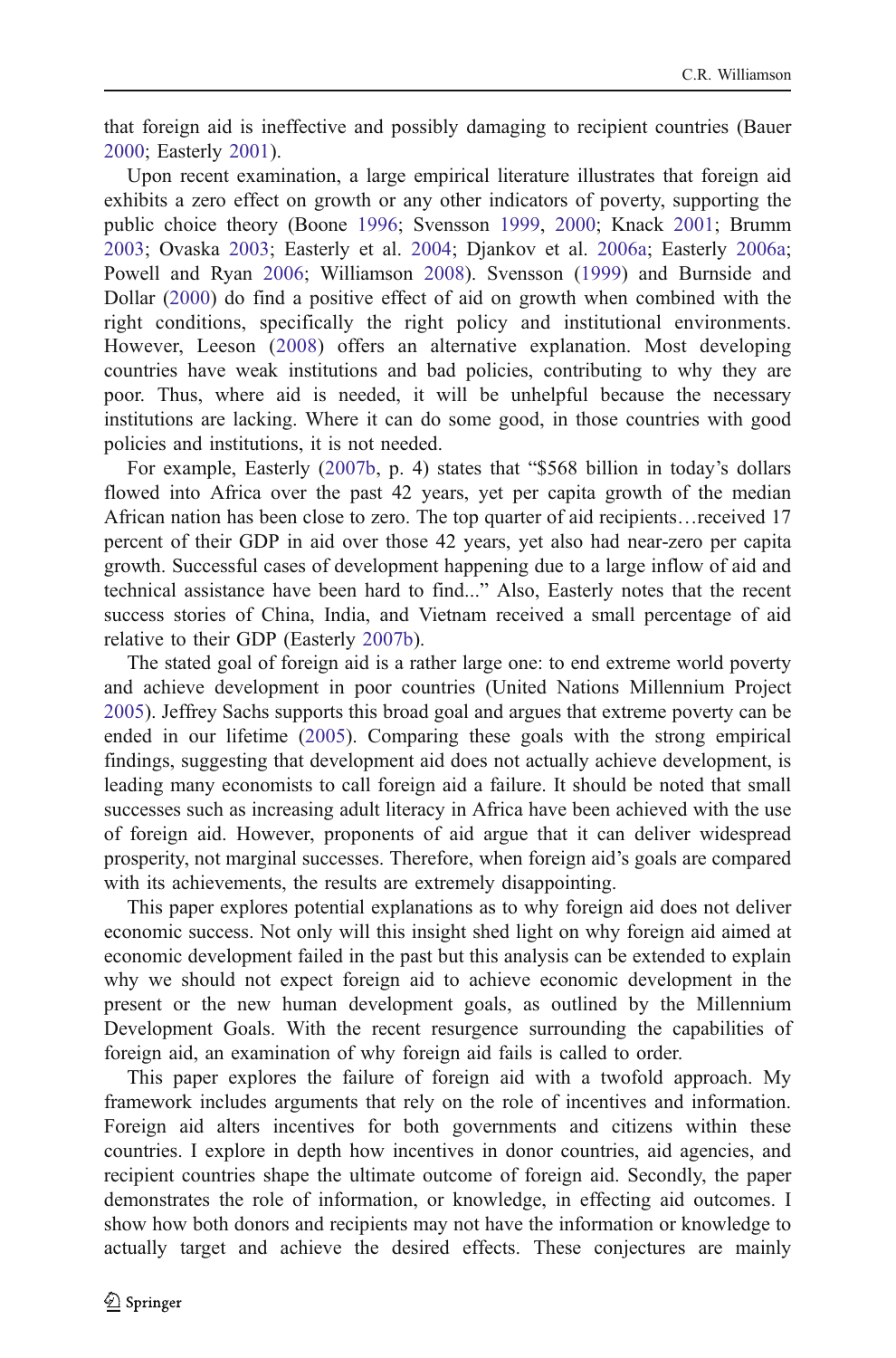conceptual and are supported largely by case studies, examples, and anecdotal evidence available in the current literature.

Several studies highlight how foreign aid fails and give possible conjectures as to why (Prokopijevic [2006;](#page-15-0) Leeson [2008](#page-15-0); Coyne and Ryan [2009](#page-15-0)). My work can be viewed as an extension of these studies. While previous research illustrates the importance of either incentives or a lack of information, they do not fully bring these arguments to bear nor do they rely on both powerful arguments simultaneously. For example, some proponents of aid argue that the incentive problems can be overcome (for example, Sachs [2005](#page-15-0)). In these debates, how to overcome the lack of information or knowledge is often overlooked. On the flip side, some argue that tapping into the knowledge of how to achieve development is possible (for example, Easterly [2006a](#page-15-0)). However, overcoming the incentive issues is usually not addressed.

I attempt to establish a more general framework relying on both incentives and information in order to understand why foreign aid fails to deliver. When combined, the incentives/information argument is a double-edged sword that deflates the optimism surrounding proponents of foreign aid. Although I separate out the arguments into either incentive or information based, these issues are intertwined and connected to one another. Incentives and information go hand in hand. For example, it may be the case that the incentives are not in place to gather critical knowledge. It is also a possibility that once an intervention takes place without the sufficient knowledge, individuals operate with a different set of incentives than they previously faced. Many of the examples that follow do not fall neatly into one category and may illuminate both an incentive and information failure. Therefore, relying on both incentives and information provides a deeper insight into the key problems with foreign aid.

The remainder of the paper proceeds as follows. Section 2 discusses incentives faced by both donors and recipients. This section first outlines the theoretical framework for the analysis using insights from public choice. A subsection for both donors and recipients is provided to give specific illustrations of the various stakeholders' incentives that must be overcome. Section [3](#page-9-0) discusses the role of information in designing and implementing foreign aid policy. A theoretical framework is also provided in this section, drawing largely from Hayek, with following subsections to describe the knowledge problems for both donor and recipients. Section [4](#page-14-0) concludes.

## 2 Incentives: a public choice analysis

In the analyses of the effectiveness of aid, the motivations and incentives faced by all involved are often overlooked or assumed to be benevolent. In many cases, it is presumed that the individuals involved put aside their own interests and act in the best interests of the developing countries.<sup>1</sup> This implies that agencies involved with dispersing and receiving foreign aid take the most effective means of achieving the stated ends. This line of reasoning takes for granted that donor countries or aid agencies are unbiased in their initial decision to donate to a specific country, as well

 $1$  Sachs ([2005\)](#page-15-0) supports this view.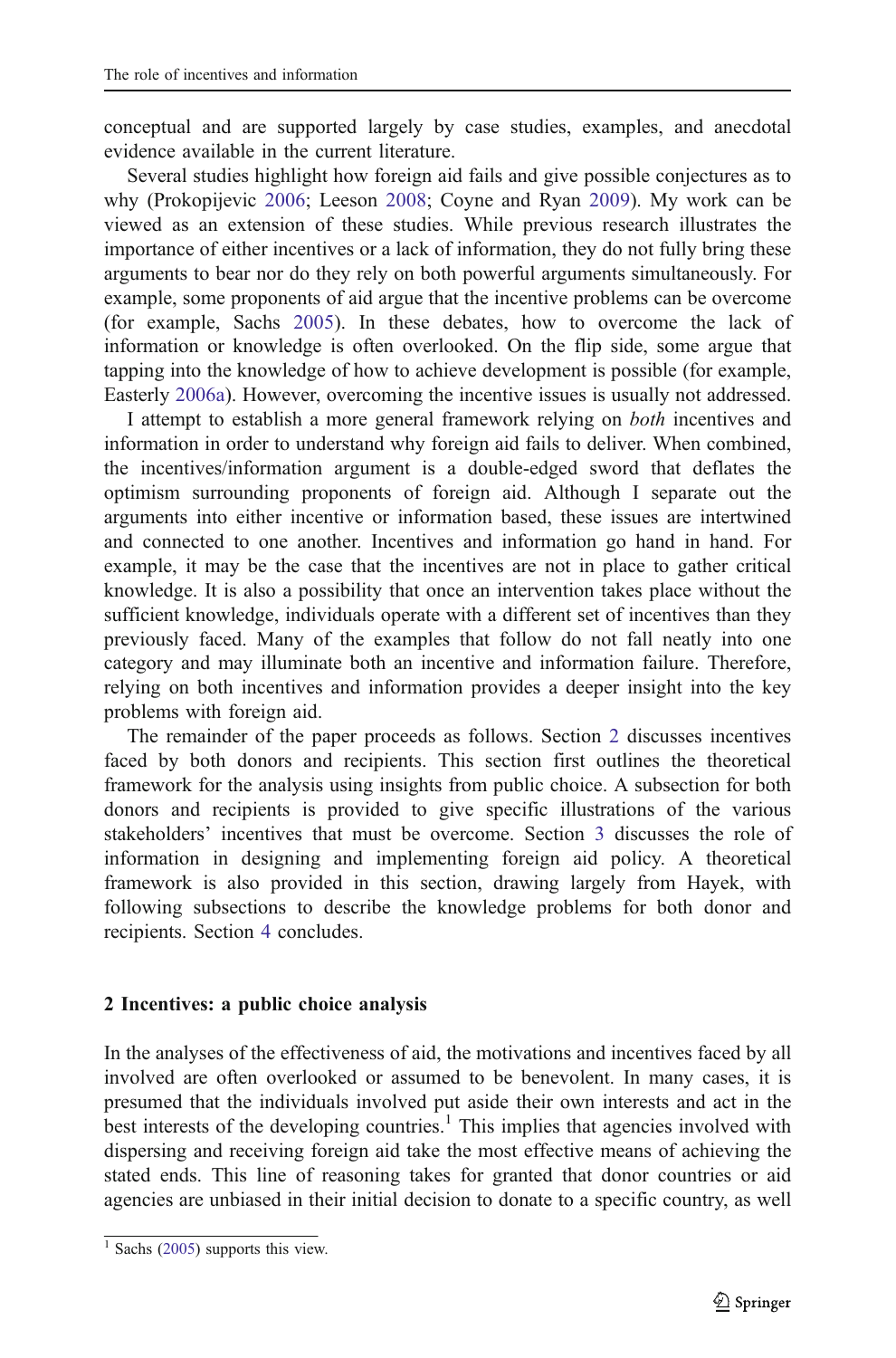as continual decisions to donate. $<sup>2</sup>$  Further, this line of thought also presumes that</sup> recipient governments allocate foreign aid in an effective manner in order to accomplish the required tasks. However, public choice insights call these assumptions into question. The decision-making process surrounding aid disbursement is burdened with different stakeholders, special interests, and rent-seeking activities. The aid process entails various layers of self-interested actors that include donor and recipient governments, donor agencies, producers, and citizen interest groups.

Public choice applies the same logic of private actors to public actors where individuals act based on their own desires and concerns. Voter behavior and special interests groups will influence the actions of both donor and recipient governments and aid agencies. Meanwhile, bureaucrats in positions to disperse aid will attempt to influence the process by maximizing their budgets and attempting to create a demand for their services. Politicians in both countries may seek to pursue their own agenda in the disbursement and allocation of foreign aid.

The main result from the public choice model applied to foreign aid is that those involved in the process may fail to facilitate coordination and cooperation that is necessary to achieve development. Instead, these various groups may actually contribute to the persistence of low growth as they pursue their own narrow interests. There is little reason to believe that the best policies and practices will actually be adopted and implemented. To further highlight and understand the role of incentives in shaping the outcome of foreign aid, a subsection on both donors and recipients is provided.

## 2.1 Donor incentives

Donor countries and aid agencies face their own incentives when developing foreign aid policy that ranges from special interest groups, bureaucrats, and government strategic interests. This section explores how the incentives faced by these groups shape the effectiveness of foreign aid.

Politicians within donor governments are constrained to some extent by public opinion and by a larger extent, special interests. Individual voters do not have the incentive to become informed about foreign aid policy and remain rationally ignorant. However, special interests groups within the donor countries do have the incentive to become informed in order to secure large benefits while dispersing the costs among the larger population. It follows that we should not expect politicians in donor countries to actually form foreign aid policies that will promote development due to special interests influence.

To illustrate this point, consider the following example. Producers in the donor countries are interested in affecting various development supplies and projects. They are interested in securing rights to supply aid-allocated resources in recipient countries. These producers find it in their best interest to lobby the donor

<sup>2</sup> Foreign aid is defined as all public official development assistance received. This can be in the form of a loan or a grant. Foreign aid does not include private donations. Donor countries refer to the bilateral donations that occur from one government to another. Aid agencies refer to the multilateral donations from such groups as the World Bank, International Monetary Fund, and the United Nations.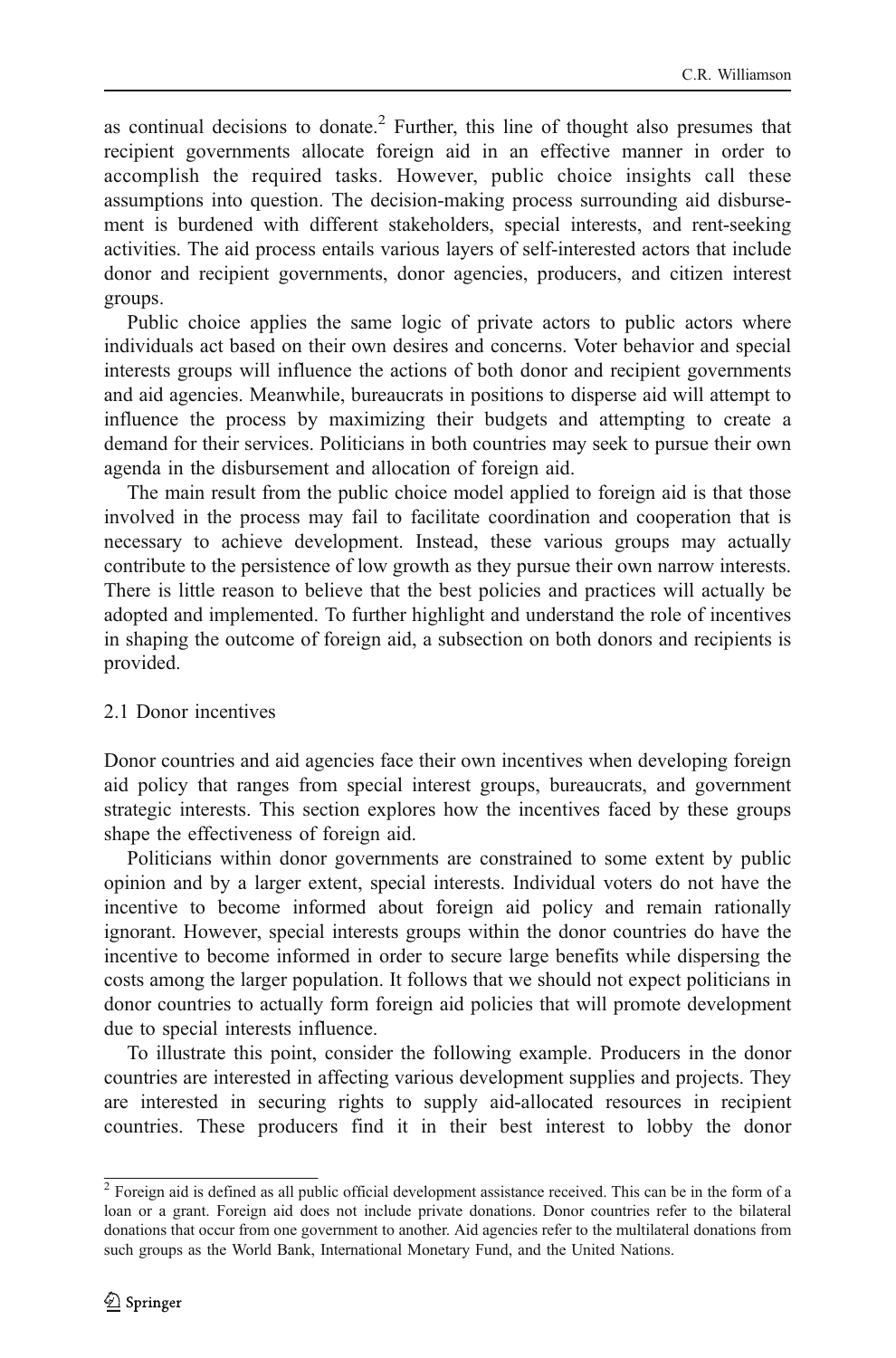government for projects that will benefit their specific purpose. These lobbying efforts need not align with the best aid projects being implemented or with the most efficient producer securing the rights to provide these services. In fact, if the producers are very successful, they may even be able to secure unnecessary, expensive projects. Donor governments submit to these lobbying efforts to appease politically important domestic producers. Supporting this argument, Younas [\(2008](#page-16-0)) provides empirical evidence indicating that aid allocation motivation stems partly from potential trade benefits that accrue to the donor country. Foreign aid is dispersed more to recipient nations who import capital goods from the donor country.

Easterly and Pfutze ([2008\)](#page-15-0) highlight three ineffective aid channels that result from special interest incentives: tied aid, food aid, and technical assistance. $3$  Consider the practice of tied aid. Tied aid is one of the more obvious structures of aid that highlights the role of special interests groups in aid disbursements. Tied aid requires recipients to purchase a certain percentage of goods from the donor country. This practice tends to result in donor producers overcharging recipients due to their increased market power and prohibiting recipients from being able to purchase goods cheaper elsewhere. Domestic producers find it in their interests to try and secure a position where their products are related to the tied aid. Easterly ([2006a](#page-15-0)) finds states that the United States requires about 75% of its aid to be spent on products from American companies. Other donors have similar requirements.

Food aid is another ineffective channel that is often preferred by donor special interest groups. Food aid is mainly in-kind provision of foods that typically could be purchased much cheaper in recipient local markets. It is argued that food aid is a mechanism for high-income countries to dump excessive agricultural products onto markets in developing countries. If this is the case, it is not much of a stretch to make the connection between agricultural special interests groups lobbying the donor government to disburse food aid in order to keep prices higher in the donor country.

The third ineffective aid channel is technical assistance. Technical assistance is activities that provide certain skills or technical knowledge to developing countries. This form of assistance is often tied and viewed as another mechanism reflecting donor interests. Easterly ([2006a](#page-15-0)) claims that technical assistance is worse than other forms of tied aid because donors usually require these technicians to be from the donor country. What follows is recipients handing the aid back to consultants in the donor country that may or may not understand the local problems. Tied aid, food aid, and technical assistance provide three specific examples how domestic special interests groups shape donor incentives that alter the effectiveness of aid policy.

Not only do special interests influence aid policy but bureaucracy does as well. Bureaucracies face their own set of incentives. Aid agencies operate in a perverse environment that hinders their abilities to succeed. These perverse incentives stem from such problems as negligible feedback from beneficiaries, hard to observe outcomes, and low probability that bureaucratic effort will actually translate into favorable outcomes. To respond to these incentives, aid bureaucracies organized

<sup>&</sup>lt;sup>3</sup> The average percentage shares for tied aid, food aid, and technical assistance are 21%, 4%, and 24%, respectively, for bilateral donors (Easterly and Pfutze [2008\)](#page-15-0).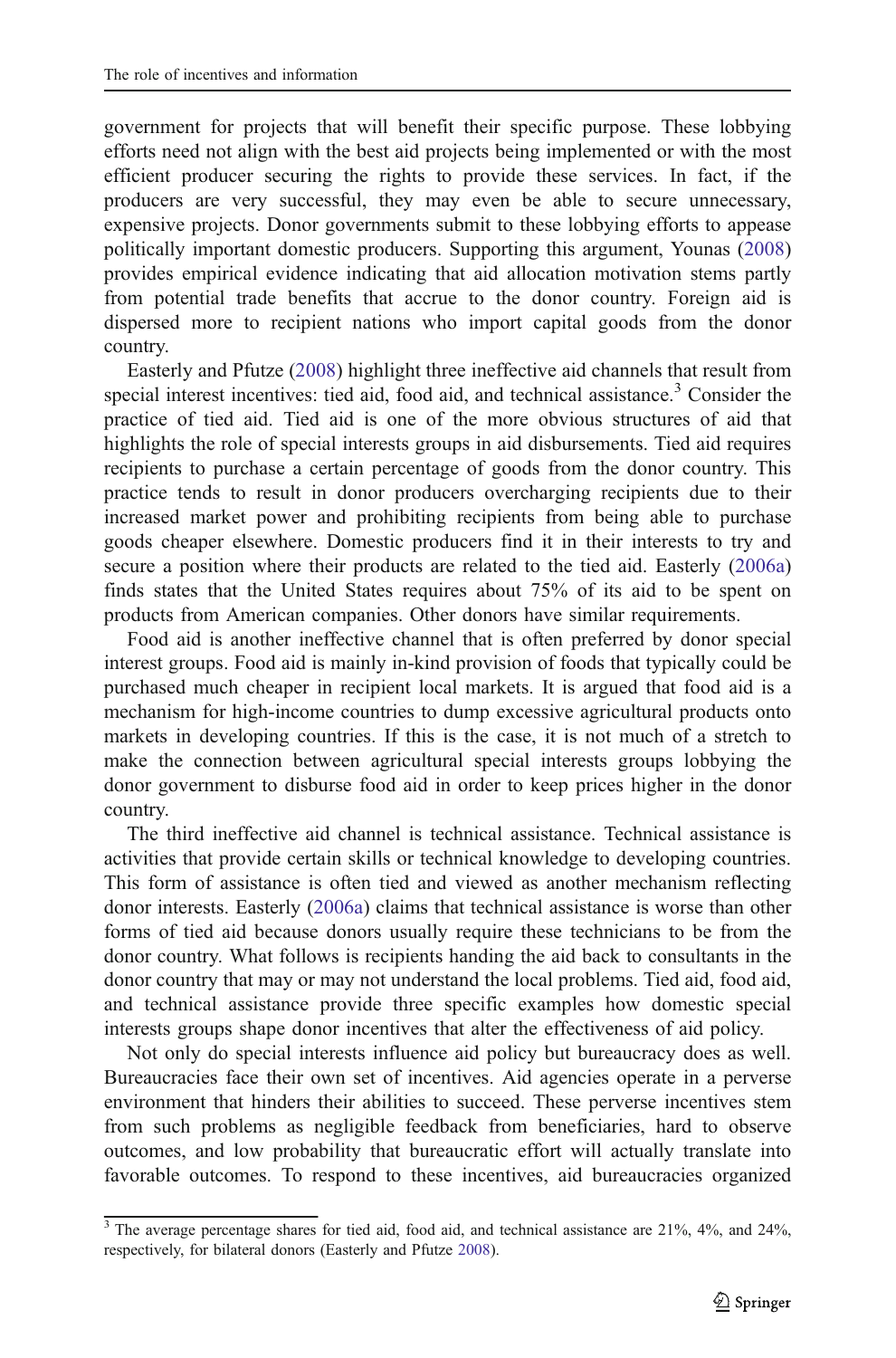themselves "as a cartel of good intentions, suppressing critical feedback and learning from the past, suppressing competitive pressure to deliver results, and suppressing identification of the best channel of resources for different objectives" (Easterly [2003,](#page-15-0) p. 34). Rashid ([2005\)](#page-15-0) provides support for this argument, stating that aid agencies suffer from considerable mismanagement, and questioning their performance is equally important.

Due to multiple donor agencies, incentives to be held accountable for aid failures are weak, and thus, no one agency is held responsible. In other words, there are too many principles, and multiple principles weaken the incentives to achieve results (Easterly [2006c](#page-15-0)). For example, the World Bank, IMF, Inter-American Development Bank, United States Agency for International Development, US Drug Enforcement Administration, British Department for International Development, plus several more agencies, are all operating in Bolivia. Each of these agencies affects the outcome but no one agency is ultimately held responsible.

Bureaucrats in both government and aid agencies face their own incentives. Donors, especially aid agencies, prefer to focus on aid disbursements as the preferred measure of success. Not only are disbursements observable but they are also the agency's budget, and an agency's budget is its source of existence. Bureaucracies are budget maximizers. Bureaucrats face the incentives not only to exhaust their current budget but also to ask for increases in their budget in order to increase the size of the agency. Given the larger development goals foreign aid seeks to promote, there is no reason to assume that bureaucracies found in donor governments and aid agencies will choose to pursue the most efficient policies and strategies, given the incentives that they face.

To highlight this point, let us turn to one of the largest organizations involved in foreign aid, United Nations (UN). The United Nations is the largest sponsor of the Millennium Development Goals (MDGs), the blueprint of foreign aid today. Easterly [\(2006b](#page-15-0)) asserts that the United Nations not only supports the MDGs to help the poor but also as a way of helping itself. In fact, Secretary-General Kofi Annan explicitly comments on the MDGs at the UN World Summit in 2005 saying "it is also a chance to revitalize the United Nations itself".<sup>4</sup> At this same summit, Annan cites the many failures of foreign aid and the MDGs, yet instead of taking responsibility for the failures he calls for more aid as the solution. This example supports what the public choice theory predicts. The UN is acting as a budget maximizing bureaucracy calling for increases in foreign aid in order to increase its own budget and thus increase its agency.

The UN is not the only aid agency that points out aid failures but still calls for more of it. The World Bank and International Monetary Fund do the same thing. This is not a recent phenomenon either. This bureaucracy mentality can be traced throughout the existence of foreign aid. At a UN summit in 1977, the goal of universal access to water and sanitation was set for 1990. This goal is now included in the MDGs for 2015. In 1990, at another UN summit, the goal of universal primary school enrollment was set for the year 2000. This goal is now also part of the MDGs set for 2015. No one was held accountable for these missed goals. Instead of taking

<sup>4</sup> <http://www.un.org/summit2005/>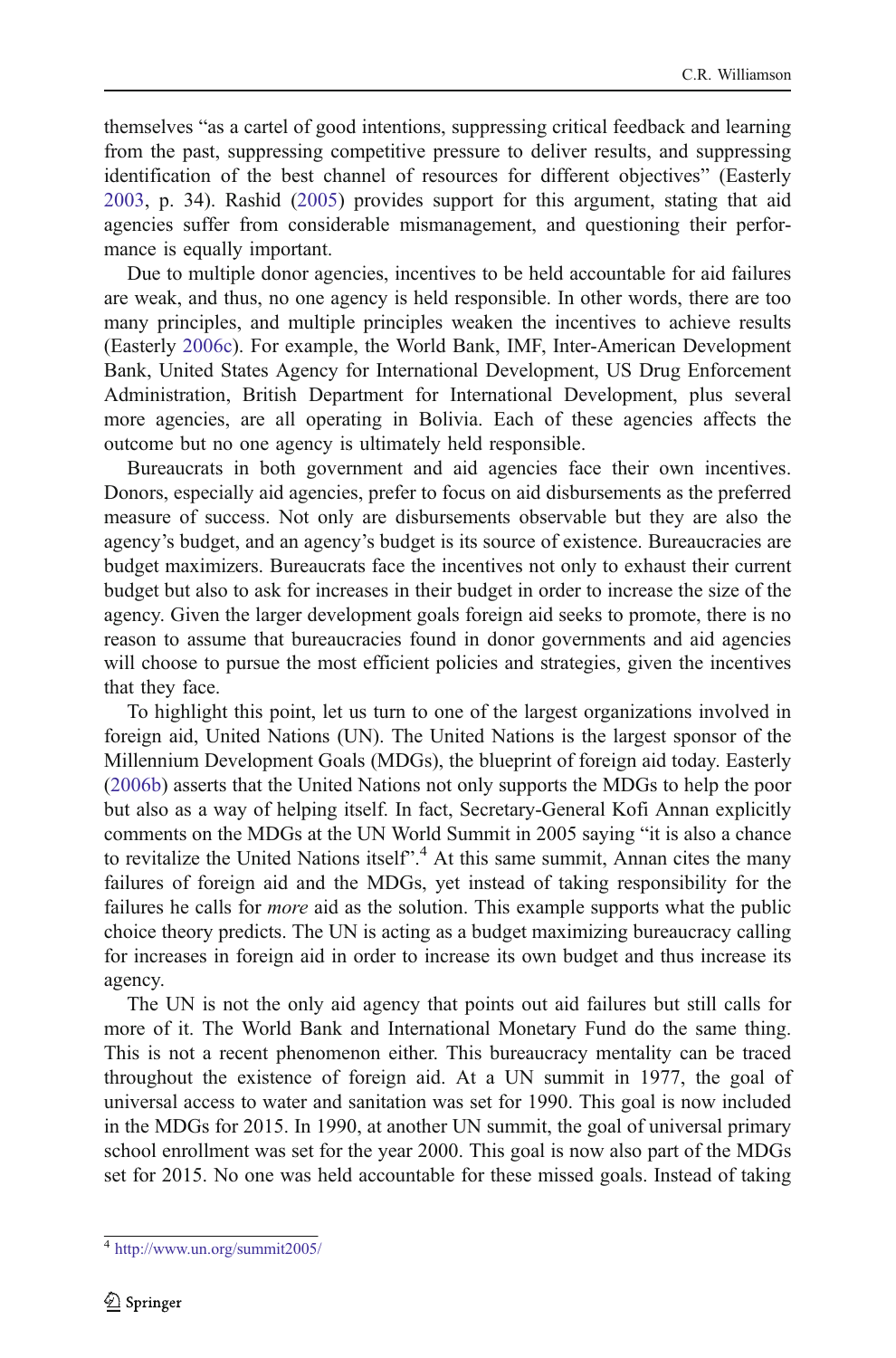responsibility, the agencies involved continue to call for more aid as the solution, not only retaining their agencies' role but also possibly increasing it in size.

The lack of accountability and the focus on aid disbursements rather than intended results not only lead donor agencies to not take responsibility for past failures but also to a "big plan" bias (Easterly [2006a\)](#page-15-0). Donor governments, including politicians, and donor agencies prefer to set big, wide sweeping goals such as "ending extreme poverty", as opposed to marginal steps, such as provide more clean water to a specific location. This preference stems from the political incentives facing politicians and bureaucrats. Instead of choosing a few goals with the highest returns and lower costs, politicians will choose to do work on all goals in order to satisfy all parties involved. Aid agencies ignore tradeoffs and spread scarce resources over each goal, leaving the possibly attainable goals under-funded. By doing so, the benefits from specialization are lost, and ineffective policies are adopted, contributing to the failure of aid.

In addition to special interests and bureaucracy, political motivations surrounding aid disbursements also contribute to the ineffective adoption of aid policies. Previous literature indicates that donors disburse aid based on political motivation, not necessarily given to those who need it most (Mosley [1985a,](#page-15-0) [b;](#page-15-0) Frey and Schneider [1986;](#page-15-0) Trumbull and Wall [1994\)](#page-15-0). This research highlights another role of perverse donor incentives. Boone [\(1996](#page-14-0)) shows that aid reflects the relatively permanent strategic interests of donors. This argument is based on the idea that aid is given as a strategic, political move, and not necessarily based on need.

For example, Alesina and Dollar ([2002\)](#page-14-0) find that how much aid a recipient country gets is affected by whether the recipient is a former colony and the regularity with which a recipient country votes with the donor in the United Nations. Other evidence shows that allies in the war on terror, such as Central Asia, Pakistan, and Turkey, were rewarded with new aid from donor agencies after September 11, 2001. This political motivation shapes the form that aid policies take and can contribute to why aid is not achieving its goals.

In addition to the large-scale aid organizations, nongovernmental organizations (NGOs) may suffer from these same weak incentives cited above, including bureaucratic pitfalls. Werker and Ahmed [\(2008](#page-16-0)) show that support for development NGOs has risen significantly in the past 20 years. These supporters idealize NGOs, stating that these organizations do not have the same problems as other development agencies, and they possess the ability to provide real assistance. Werker and Ahmed provide evidence that NGOs suffer from weaknesses, including inefficient, multilayer decision making, low-quality service due to a lack of feedback, and agenda control stemming from pressure from national governments, their largest donors. NGOs may be able to provide humanitarian assistance, but they are not the "magic bullet" in the development process. The weaknesses found in NGOS as well as other aid agencies are primarily due to the fact they are not exposed to the competitive market process.

This section illustrates how donor agencies, both bilateral and multilateral, may have many different objectives for foreign aid besides poverty reduction, such as rewarding allies, promoting donor country exports, or maximizing budgets. Multiple objectives often work against each other and weaken each other, so that aid may end up serving none of its multiple goals especially well. The potential for donor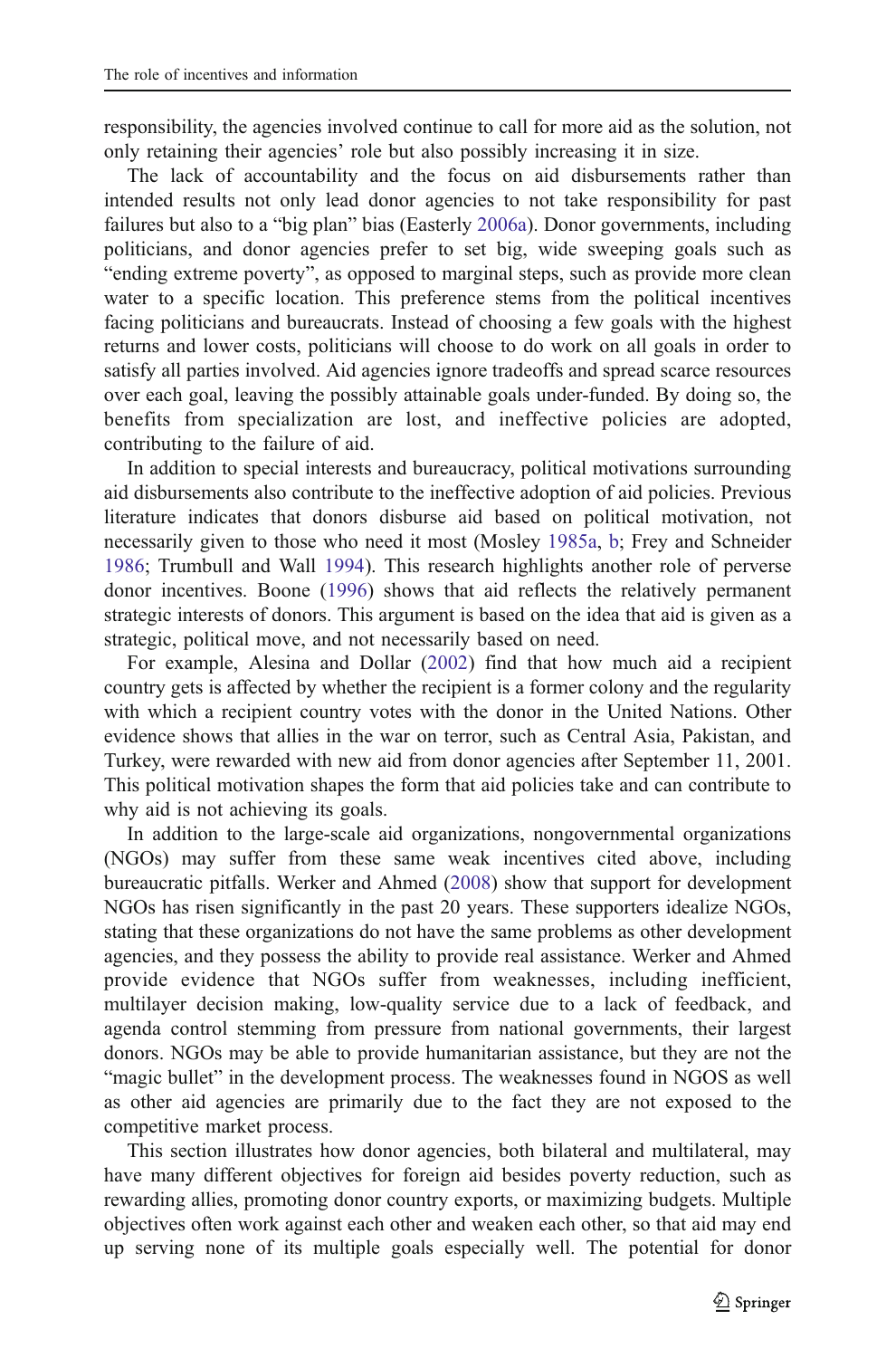incentives to be misaligned with general development goals is quite large, leading to the adoption of ineffective policies and contributing to the failure of foreign aid. The next section applies the same public choice analysis to the role of recipient incentives in shaping the outcome of foreign aid.

#### 2.2 Recipient incentives

Recipients of aid face their own incentive structure. These recipients include the receiving government, individual citizens, and special interests groups within these countries. This section provides examples as to how the incentives faced by these groups shape the success or failure of foreign aid.

Foreign aid disbursements go to the ruling governments in aid receiving countries. What incentive do these governments have to actually achieve results? Most of the governments receiving large sums of aid are already corrupt, contributing to why they are poor in the first place. According to Coyne and Ryan [\(2009](#page-15-0)), the world's worst dictators have received \$105 billion dollars under the guise of official development assistance. Instead of helping the poor, development assistance is aiding the ability of dictators to remain in power. Also, Alesina and Weder ([2002\)](#page-14-0) do not find any evidence that aid donors give less to corrupt governments. They actually find in some cases that donors give more.<sup>5</sup>

Combining the lack of accountability and enforcement from the donors with the fact that so many recipient governments are corrupt can promote poor incentives for the receiving governments to properly allocate aid resources. Essentially, recipient governments do not have any incentive to achieve results. In fact, it is possible that governments actually do not want to achieve results. Easterly ([2007b\)](#page-15-0) argues that these governments explicitly want to keep down the productive capability of the poor due to the potential of creating political activism that would threaten the current political regime. In addition, special interest groups currently receiving favorable windfalls created from foreign aid will resist any change that may reduce their benefits, including policies that may be wealth enhancing.

This supports previous arguments from Bauer [\(1971](#page-14-0)) and Friedman [\(1958](#page-15-0)). They argue that politicians will not distribute aid in an effective manner as to achieve the stated goals of the aid programs. The political elite understand that they will benefit from aid flows by having access to more resources (aid), thus strengthening their relative positions and keeping them in power.<sup>6</sup> As public choice theory would predict, governments of the poor have an incentive to misappropriate foreign aid in a manner that serves their own self-interest. Fearful that development might bring about their downfall, officials in these governments have the incentive to use or misuse aid in a manner that promotes their regime maintaining power.

These governments understand that they will benefit from foreign aid, creating additional incentives to not only misallocate aid but also to seek out an environment that actually attracts it. If foreign aid disbursements are allocated based on the level

<sup>5</sup> Easterly [\(2006c](#page-15-0)) shows that countries still receive loans after failure to reform and after failure to repay the loans.

 $<sup>6</sup>$  Bauer [\(2000\)](#page-14-0) argues that the structure of aid facilitates its failure. The money goes to the rulers, not the</sup> people, supporting bad policies and reinforcing a damaging government.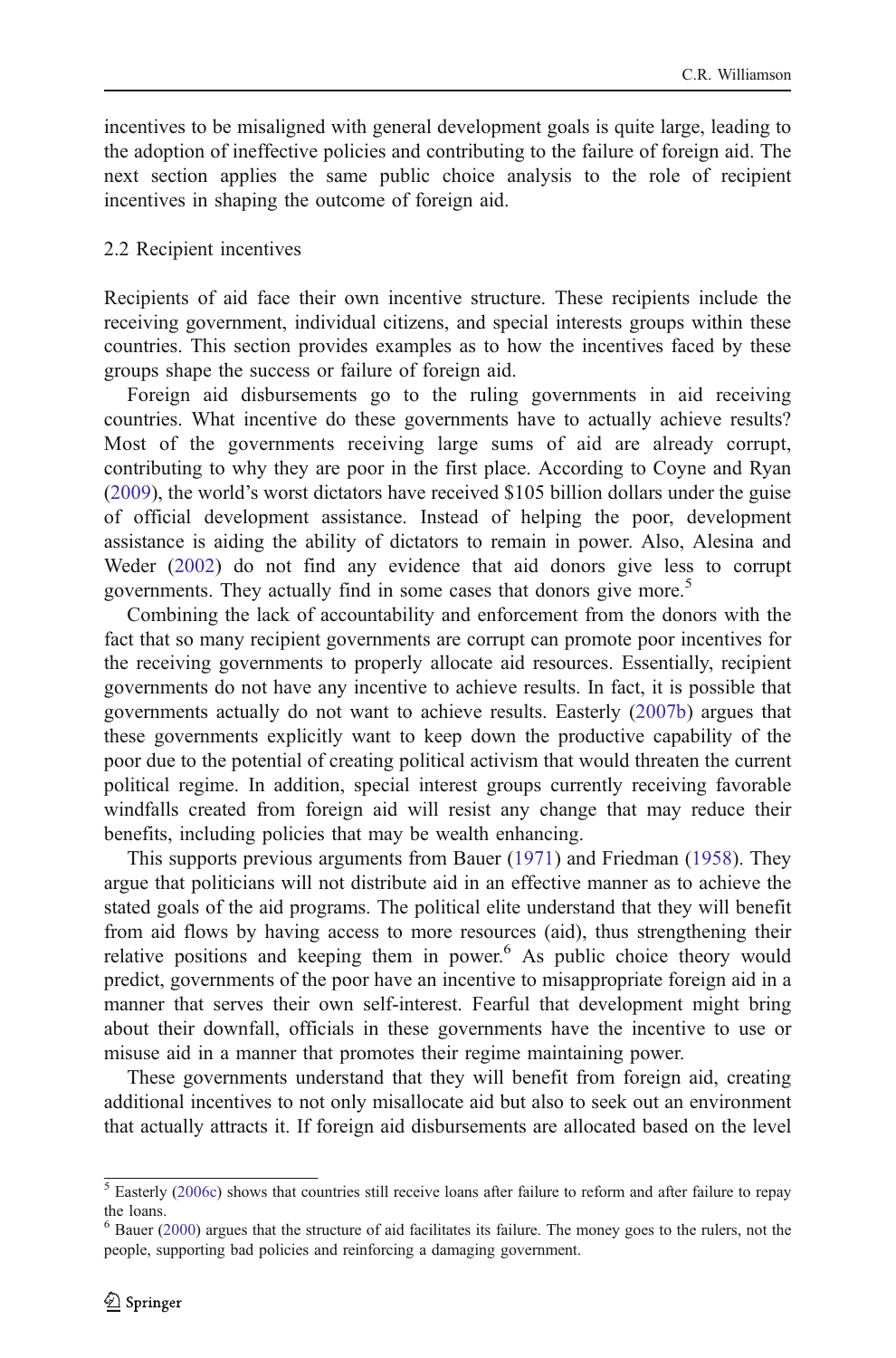of poverty in a country and governments of these countries want to be attractive to donors, recipient governments might actually have the incentive to keep the country in poverty. This creates a moral hazard problem. Brautigram and Knack [\(2004](#page-14-0)) illustrate the existence of a moral hazard problem surrounding foreign aid. Aid allocation may encourage impoverishing policies because as the damaging policies create misery, the more likely donors are to grant more aid to try and alleviate the impoverished conditions.

In addition to the allocation of aid, debt forgiveness also creates a moral hazard problem. Supporters of debt forgiveness argue that it will free up money that governments can spend to provide relief to the poor. However, irresponsible lending and borrowing practices only promotes the same impoverishing policies these governments are pursuing (Easterly [2002\)](#page-15-0). Thus, aid and debt forgiveness might make governments less likely to put in place the policy framework, institutions, resources, and necessary personnel needed for development.

Bauer ([2000,](#page-14-0) p. 43, 48) provides examples of governments engaging in such corrupt behavior but continuing to receive foreign aid flows despite adopting damaging policies. Examples of such policies chosen by governments receiving aid include persecution of productive ethnic minorities, suppression of trade, restriction of foreign capital, expropriation of property, restrictions on external contracts and domestic mobility, and extensive economic controls. More specifically are the examples of Ethiopia and the Sudan in the 1980s. The destructive polices these governments adopted over this time period created massive poverty. This created an environment effective for eliciting large sums of foreign aid (Bauer [2000](#page-14-0)).

Not only do the governments of countries receiving foreign not exhibit incentives to promote efficient usage but also special interest groups and individual citizens within these countries also face incentives that can contribute to the failure of aid. For example, similar to the moral hazard situation facing government is the "Samaritan's Dilemma" facing citizens. Buchanan [\(1975\)](#page-14-0) not only identified that foreign aid may prop up brutal regimes but also that aid created the Samaritan's Dilemma. By giving foreign aid, the "Samaritan", or the donors, alters the incentives faced by those receiving it. If the recipients believe that future poverty will increase the likelihood of more foreign aid, aid could actually worsen incentives to invest. Instead of saving and investing, citizens now face an even stronger incentive to consume and become dependent on the donors; hence, the Samaritan's Dilemma.

Boone ([1996\)](#page-14-0) empirically supports the existence of this dilemma. In his analysis, foreign aid has zero effect on investment. Instead, individuals chose to consume. Thus, aid finances consumption rather than investment, supporting Buchanan's prediction. Coyne ([2008\)](#page-15-0) provides an example of the Samaritan's Dilemma. Prior to the collapse of the Barre regime in Somalia, foreign aid accounted for more than 70% of Somalia's budget. The aid actually created a dependency that has made change in recent years more difficult.

Easterly [\(2001](#page-15-0)) argues that prior to aid, if the incentives to invest are poor, then aid will not increase investment. A lack of investment from the poor indicates a lack of opportunities. These individuals simply do not have an incentive to invest in their future. If these individuals do not see any payoff from their investment, they engage in other behavior such as more consumption. These countries simply do not have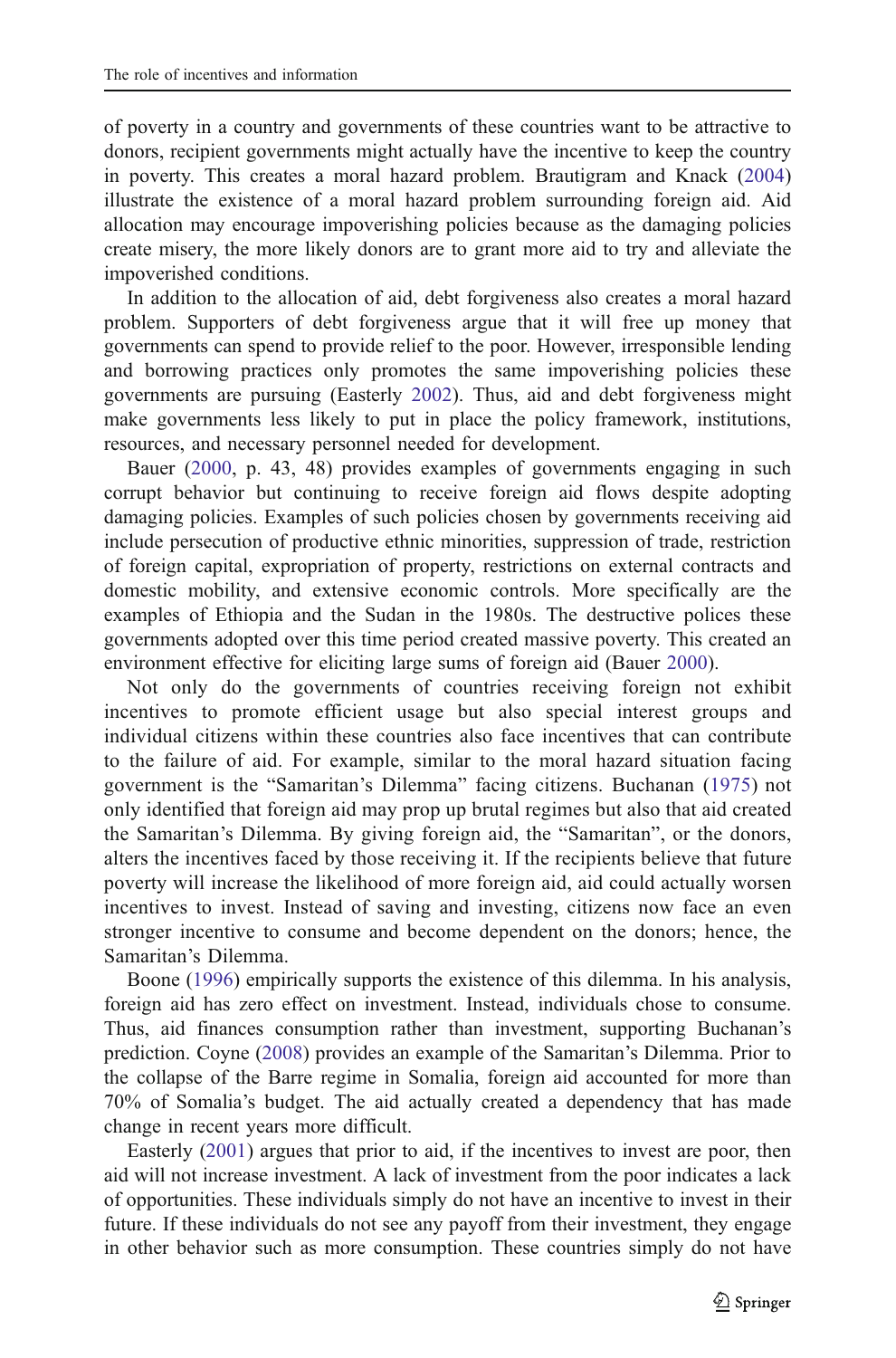<span id="page-9-0"></span>supporting institutional arrangements that give the incentives necessary for individuals to engage in behavior that will promote growth.<sup>7</sup>

In addition to altering incentives to invest, aid may change incentives faced by individuals by altering the institutions, or the rules of the game. Previous research finds negative effects of foreign aid on institutional quality. Knack ([2001\)](#page-15-0) finds that higher levels of aid erode the quality of governance. Similarly, Heckelman and Knack ([2008](#page-15-0)) show that higher aid actually slowed market-policy reforms over the period of 1980–2000. By altering the institutions, individuals now face different incentive structures. For example, Coyne and Leeson ([2004\)](#page-15-0) demonstrate how different institutional arrangements determine the type of entrepreneurship individual will engage in. Some institutional regimes promote wealth-enhancing activities, while other institutions promote destructive behavior. Foreign aid promotes the latter by destroying institutions and thus altering the incentives that individuals face. These incentives promote destructive behavior such as rent-seeking activities (Svensson [2000;](#page-15-0) Brautigam and Knack [2004](#page-14-0); Harford and Klein [2005](#page-15-0); Djankov et al. [2006b\)](#page-15-0).

Providing further evidence, Moyo [\(2009](#page-15-0)) argues that African countries who received billions of dollars in aid are slipping further into poverty as those African countries rejected by aid donors are recording economic gains. She argues that foreign aid promotes corruption among the recipient governments, destroys the market process, and further promotes poverty. This process becomes a viscous cycle where countries receiving aid become more dysfunctional, unaccountable, and destitute, encouraging aid dependency.

As already noted in the previous section, donors have very little incentive to actually monitor how aid is allocated once it is in the hands of the recipient government. Corrupt governments are aware of this lack of accountability and do not fear any sanctions by not achieving results. These recipients are typically receiving aid from different donors, leading to multiple principles and thus weakening any incentive to achieve results. $8 \text{ In fact, recipients may actually engage in worse}$ behavior to try and solicit more aid, creating a moral hazard problem. Individuals within recipient countries also do not have incentives to use aid efficiently. The fact that individuals did not invest before receiving any aid indicates a lack of opportunity. Foreign aid does not enhance opportunities and can actually worsen the incentives for individuals to invest in productive behavior due to the Samaritan's Dilemma and its perverse effects on the quality of institutions.

#### 3 Information: Hayekian knowledge problems

Even if we assume that it is possible for the incentives of all parties involved to align in a manner that facilitates successful coordination surrounding foreign aid, we must address the possibility that both donors and recipients do not have adequate knowledge to achieve development goals. This section explores this possibility.

Hayek ([1945\)](#page-15-0) identified in his article "The Use of Knowledge in Society" the central problem to social coordination. This central problem, later known as "the

<sup>&</sup>lt;sup>7</sup> For specific examples, see Easterly ([2001\)](#page-15-0).<br><sup>8</sup> See Easterly [\(2006c\)](#page-15-0) for more detailed description of principle–agent theory in foreign aid effectiveness.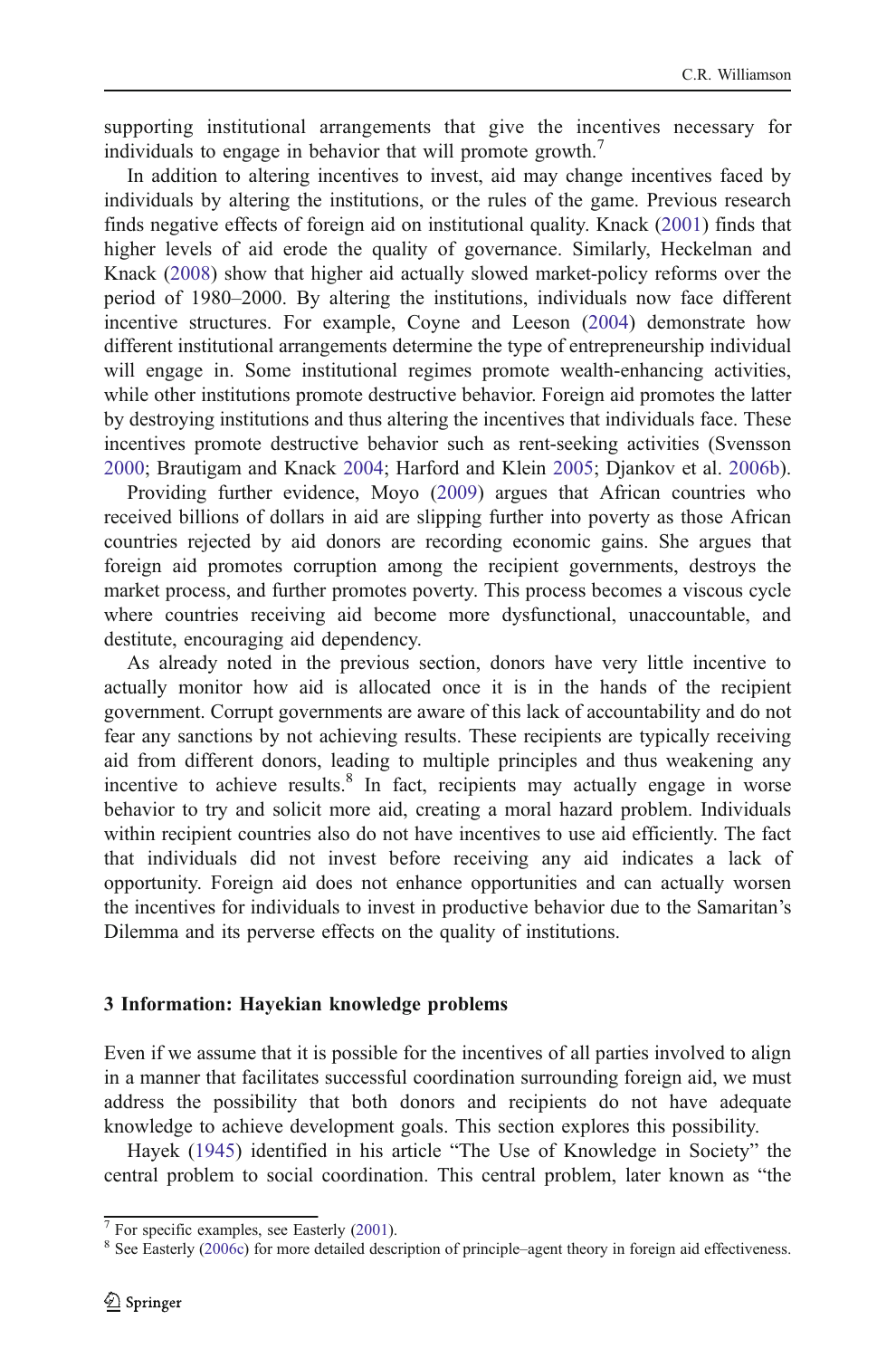knowledge problem", identifies that every society faces decentralized knowledge. Information is discontinuous, dispersed across many individuals, and often contained in inarticulate forms. Every society must find a way of tapping into this fragmented information in order for individuals and society to flourish.

Hayek applied this insight in order to successfully argue that central planning could never achieve widespread wealth because not one person or group of persons holds all of the information necessary to successfully coordinate an economy. von Mises ([1922\)](#page-16-0) illustrates that in a market economy, it is not necessary for one person to hold all the information. An institutional regime built on private property disperses the necessary information to economic actors. These actors engage in rational economic calculation to make efficient decisions. Economic calculation hinges on the ability to gather essential information. This information-gathering process utilizes prices that reflect relative scarcity. Without such a price mechanism, decision makers do not have a guide as how to best allocate resources. Thus, central planning could never replicate what private property and a price system provide. Unlike markets, central planning has no mechanism of gathering and integrating the fragmented information that is held across many individuals. Central planning simply cannot tap into this local knowledge. Based on this argument, Hayek contended that only private, decentralized actors operating in the market are capable of achieving social coordination. In this section, I apply Hayek's key insight to foreign aid.

We should not expect foreign aid to be any different than coordination in other economic activities. The success of foreign aid involves coordination from both the donors and the recipients. On both sides, information is dispersed, local, and decentralized. Donors are very good at specifying goals and what they hope to achieve with the aid, but they may not know where aid is required, who it is needed by, in what locations, and in what quantities. Similarly, the poor in the recipient countries know what they need and in what quantities, but they may not know who has the aid or how to get it. I argue in the following subsections that effective foreign aid, just like successful social coordination, must solve Hayek's knowledge problems for both the donors and the recipients.

## 3.1 Donors' knowledge problem

In order for aid to be effective, donors must be able to gather critical information, requiring the ability to tap into local knowledge. Donors must recognize that aid is needed, figure out exactly what is needed and who needs it, and evaluate whether or not what they are doing is working. This involves some form of evaluation and feedback. Donors rely on the bureaucratic process to try and solve these knowledge problems.

The main obstacle in being able to tap into this necessary information is the fact that foreign aid is managed and organized by governments and other bureaucratic agencies. Government agencies are created to oversee foreign aid disbursements. These agencies often work with or answer to other aid agencies, such as the World Bank, each with its own internal bureaucracies. These layers of bureaucracy are a necessary and inevitable outcome of government controlled activities. It is necessary because government agencies, unlike private firms that are guided by profit seeking,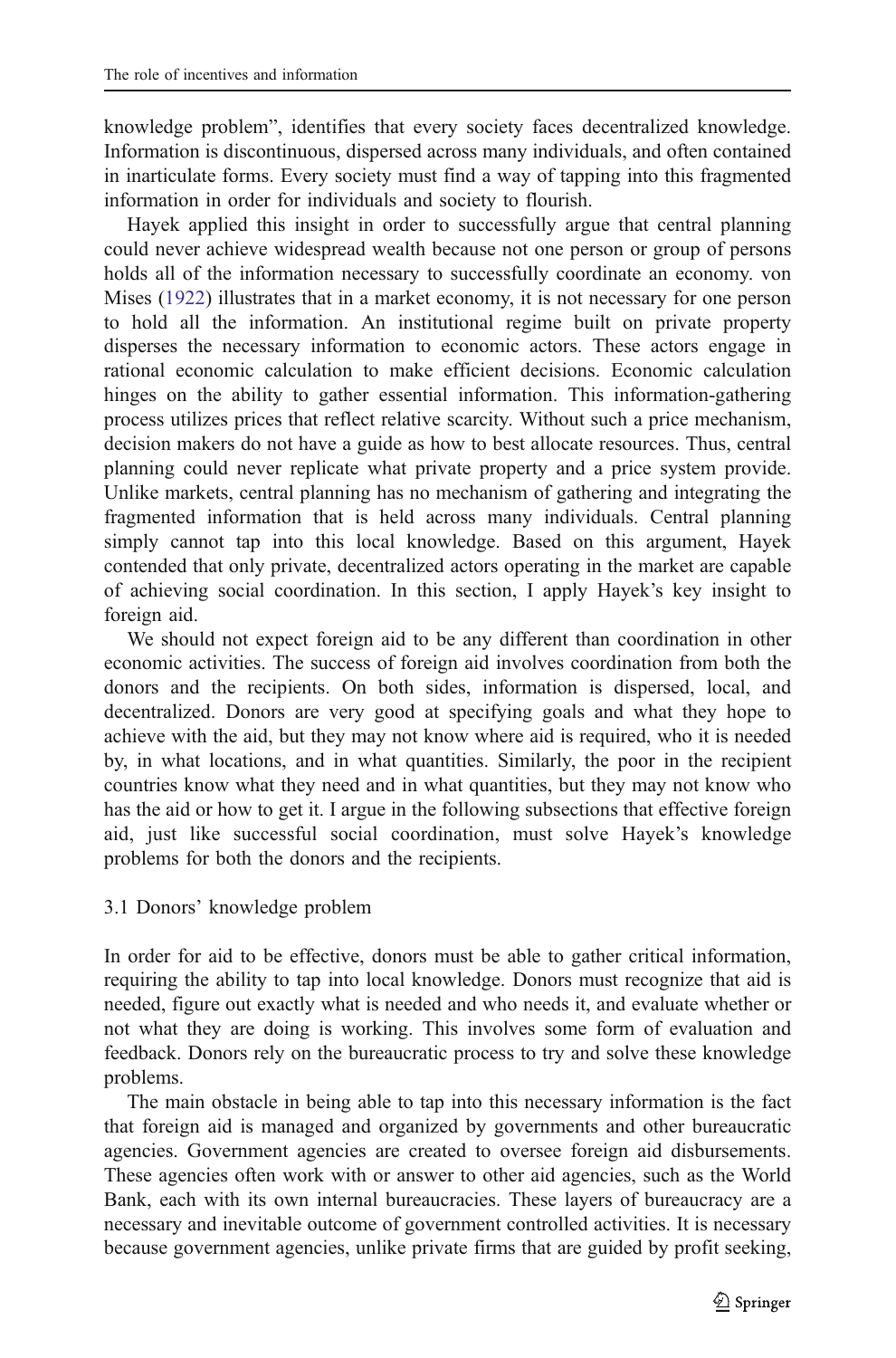have no such guide (von Mises [1944](#page-16-0)). Private firms only have to tell managers to maximize profits. This system of profits and losses provides a benchmark as to how well a manager is contributing to the firm's goal.

In contrast, government agencies do not seek to make profits nor do they use a system of profits and losses to direct activities. They do not have one rule for their managers or directors to live by. It is therefore difficult to ensure that managers in government contribute to the overall goal of the agency. Hence, some other guide must be employed. This political mechanism is bureaucracy. Detailed procedures and protocols replace the profit objective to guide and check managers' behavior (Sobel and Leeson [2007\)](#page-15-0).

Although bureaucracy is essential to government run activities, it does hamper the ability to gather essential information necessary to achieve results. These unavoidable bureaucratic procedures and protocols create a separation between private knowledge and political knowledge. This separation severely limits the goals that agencies can successfully achieve. Some of the separation stems from the fact that aid agencies and donor governments actually face a lack of accountability and feedback. Bureaucracies do not utilize market forces to gain vital information. In addition, aid recipients have very little opportunity to give feedback to the donor agencies, and they have no mechanism of punishing agencies if they fail. This lack of accountability and feedback ties back into the incentives these bureaucracies face. Since results such as economic growth lack immediate feedback and are mainly unobservable, donors do not have strong incentives to attempt to gather necessary knowledge in order to achieve the stated goals. Therefore, the wedge between private and political knowledge can exist due to the inability of bureaucracies to use market forces that reveal information *and* due to a lack of incentive to actually attempt to gather the necessary information.

In addition, Tullock [\(2005](#page-16-0)) notes that the more monumental task requires greater amounts of coordination, resulting in a lower chance that government will be able to complete the goal effectively. Ending world poverty is perhaps one of the most monumental goals that governments and other bureaucratic agencies have undertaken. The lack of coordination among donors is paramount. Easterly ([2007a,](#page-15-0) p. 13) states "A maddening problem in foreign aid for all concerned is the huge administrative costs on both recipient and donor sides from the duplication of donor efforts and their failure to coordinate their efforts with each other." For example, it is estimated that a medical officer in Tanzania spends 50–70% of the time writing reports and missions. Donor agencies are calling for more coordination among donors to relieve developing countries of administrative requirements (United Nations Millennium Project [2005;](#page-16-0) Commission for Africa [2005](#page-14-0)) but Easterly ([2007a\)](#page-15-0) notes that there is little sign of improvement. This lack of coordination hinders the ability to gather necessary information and contributes to the failure of aid.

Consider this example of how bureaucracy works in foreign aid surrounding the Millennium Development Goals. In a 2005 report, the UN calls for plans, strategies, and frameworks in order to achieve the 54 indicators, 18 targets, and the eight goals outlined. The 451-page report gives 36 different recommendations calling for 449 separate interventions (United Nations Millennium Project [2005](#page-16-0)). All of these steps represent how bureaucratic aid agencies attempt to fill the knowledge gap between what is needed and how to meet these needs.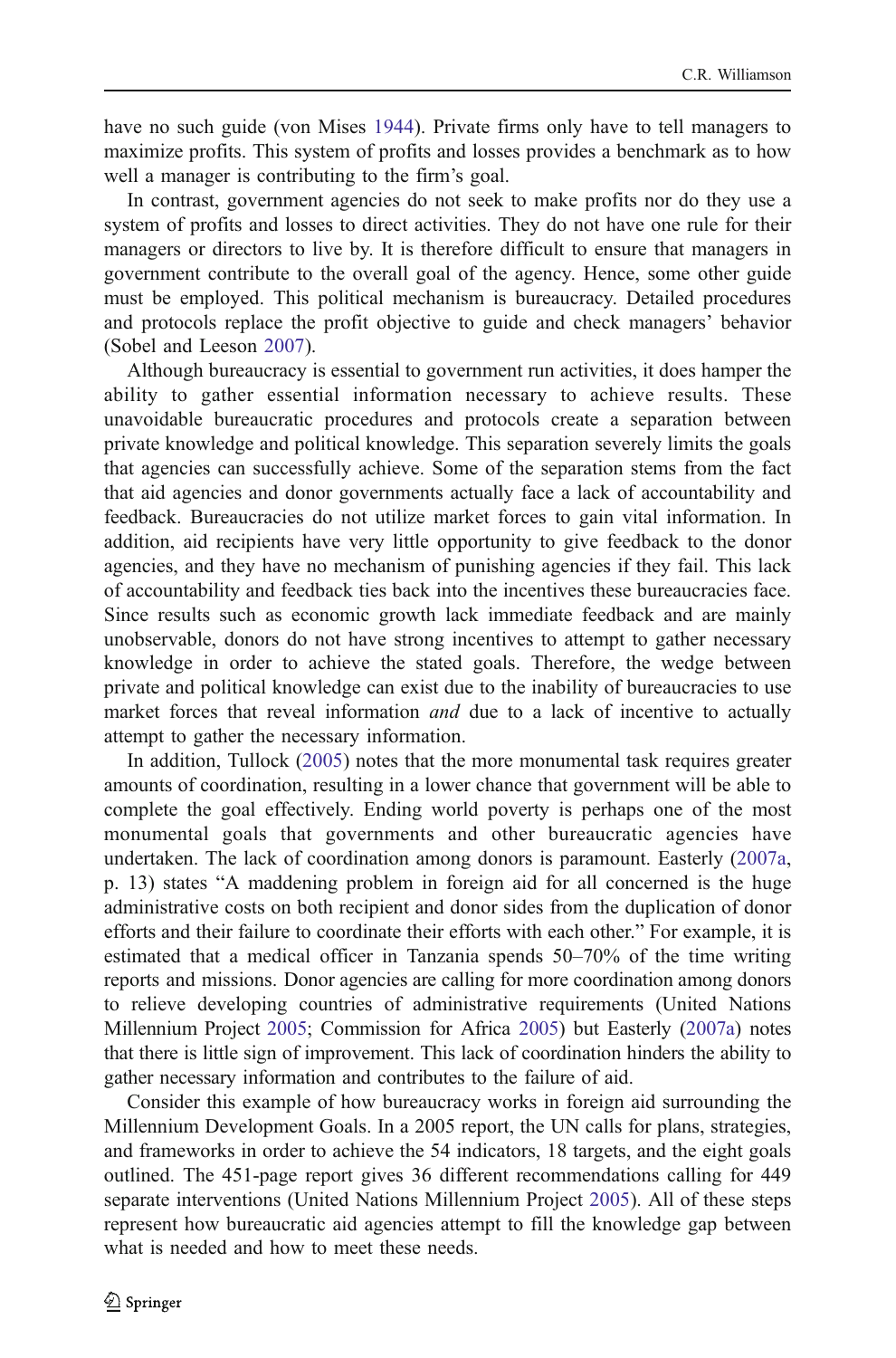Filling this knowledge gap can sometimes be quite difficult and lead to failed projects that actually hurt recipients instead of helping them. Consider the following example from Easterly ([2006a](#page-15-0)): In the mountains of Lesotho, an aid project was implemented to develop modern livestock management and crop production and to gain access to markets. However, those living in this area realized long ago that cash crop production was not competitive given the regions' poor conditions. Also, they were not interested in farming because they were migrants who worked in South Africa with access to markets. The project was undertaken anyway and resulted in no improvements and some losses. The newly constructed roads intended to provide local farmers with access to markets actually worked in reverse, driving out the remaining farmers as crops were brought into the region.

To further illustrate these unsuccessful attempts, Easterly ([2006c\)](#page-15-0) compares what he calls planners (aid agencies) versus searchers (private workers or charities, for example). Several aid agencies and bureaucrats have attempted to help prostitutes in India by taking them out of the business and placing them in shelters to be trained in other professions. However, these other professions typically pay less than sexual services so the women return back to prostitution. The increase in the spread of HIV was causing major concern for these failed attempts. To try and combat this problem, a public health clinic in India decided to take another approach. The team learned of the subculture within prostitution and found that by engaging in peer education, condom usage dramatically increased, thus reducing the spread of HIV. This example illustrates how top-down planning was incapable of tapping into the local knowledge necessary to achieve its intended results, but decentralized actors guided by market forces were successful.

Easterly ([2006c\)](#page-15-0) provides several more examples that illustrate this main point. A searcher in Bangladesh figured out how to reduce maternal mortality by training teenage girls to treat common problems and deliver pre- and postnatal care. A hospital was built with the help of aid, but also through charging modest fees to patients. By charging fees, the workers are accountable to the patients, and the patients provide feedback for continual improvement. Also, in Bangladesh, was another searcher who discovered the large untapped demand for credit among the rural poor. Through experimentation, this searcher figured out a scheme to help meet these demands, what is known today as microcredit.

Other problems resulting from a lack of sufficient information on the effect of foreign aid are the unforeseen and unintended consequences on long-run wealth, creating capabilities recently documented in the literature. This list includes, but is not limited to, creating a dependency on aid, undermining local markets, destroying institutions, increasing conflict, increasing rent-seeking activities, and altering incentives to engage in less productive activities (Maren [1997;](#page-15-0) Bauer [2000;](#page-14-0) Svensson [2000](#page-15-0); Knack [2001;](#page-15-0) Brautigam and Knack [2004;](#page-14-0) Djankov et al. [2006b\)](#page-15-0). This illustrates that intervening in an economy through aid may create its own set of problems that donors simply cannot know and plan for all of the effects caused by foreign aid.<sup>9</sup>

 $\frac{9}{9}$  von Mises ([1929](#page-16-0)) outlines the dynamics of interventionism where intervention creates a new set of incentives for both public and private actors. These new incentives create a situation where political actors must choose between revoking past interventions or call for additional interventions.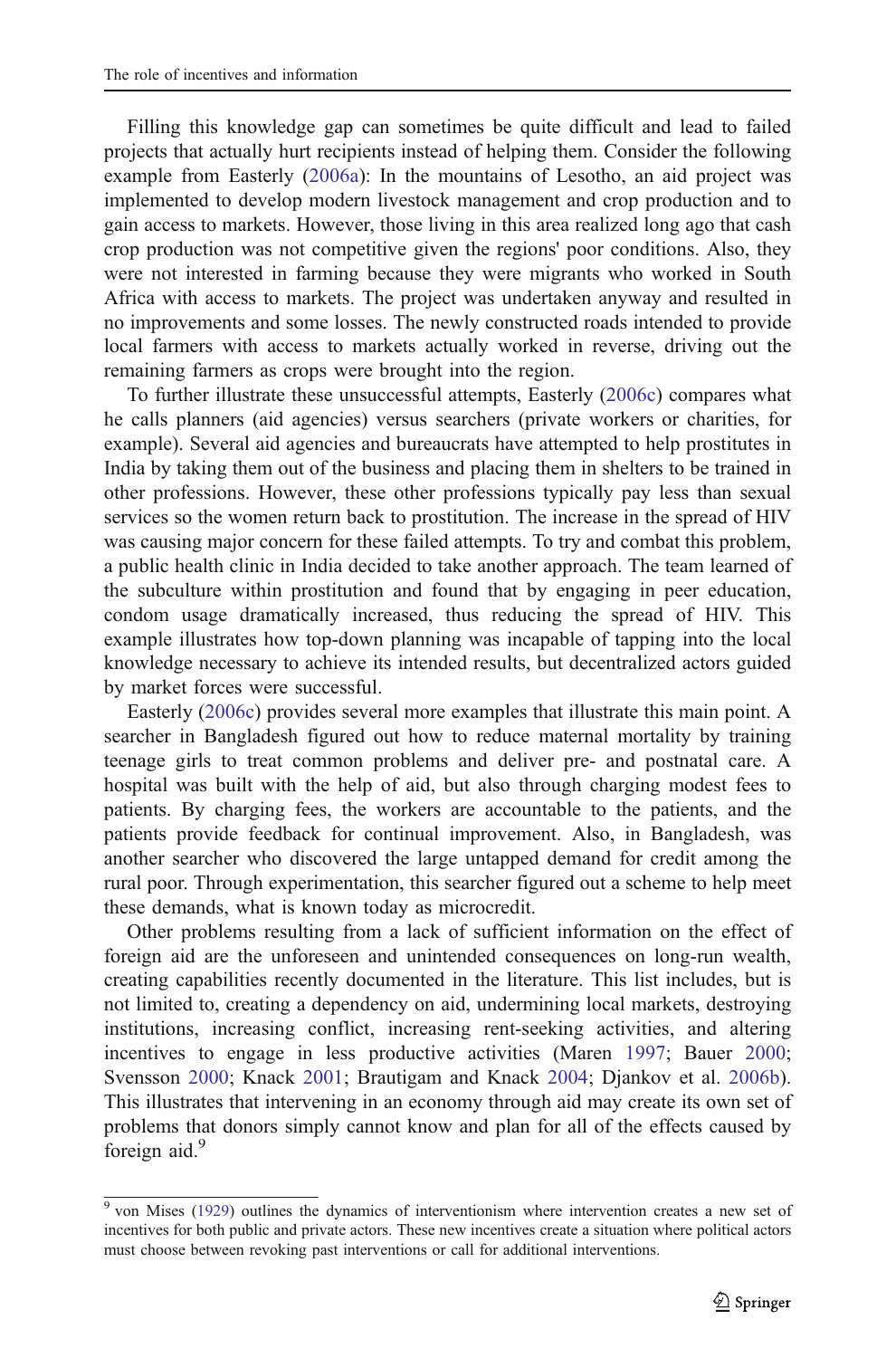This section argues that donors, even with the best intentions, may be unable to coordinate successful foreign aid policy due to a lack of information and the inability to tap into local knowledge. In the following section, I argue that recipients may also suffer from knowledge problems that prevent foreign aid from being used effectively.

# 3.2 Recipients' knowledge problem

In addition to the donors, recipients must possess adequate knowledge about how to achieve these specific goals outlined by foreign aid. Even if we assume benevolence on part of recipient governments, we must recognize that they may not possess the necessary information to achieve results. Just like donors, recipient governments lack the ability to tap into the knowledge that is critical for success. In addition, the individual citizens in these countries who are aware of the local knowledge and are more likely to know what is needed may not be aware that aid is available or how to get it.

Recipient governments use the same bureaucratic process that is used in developed countries' governments, the only process available to agencies operating outside the marketplace. As stated above, this process is incapable of tapping into local knowledge that is necessary for development at any level. With foreign aid in hand, these poor mismanaged governments still must figure out who is in need, what is needed, and in what quantities. This may seem like a simple task, but as the previous examples illustrate, relying on the bureaucratic process, even in rich donor countries, to gather critical information often results in failure. If rich donor countries are incapable of solving the knowledge problem, we cannot expect the governments of poor impoverished countries to possess adequate knowledge to make aid effective.

Individuals in these poor countries often possess the knowledge necessary to achieve results; However, finding the foreign aid is often more elusive. Consider the process that a poor person in Tanzania must go through to get a road repaired. The Tanzanian informs a civil society representative, who informs government officials in Tanzania. These officials ask for help from aid donors by asking for a loan. To get a loan, the government must satisfactorily complete the necessary paperwork. Next, the paperwork is handled internally by the donor agency, which involves several internal detailed steps that ultimately end with officials developing a plan that may or may not finance the road repair. If the donor agency approves aid for the road, the money must pass through the Tanzanian national government, provincial governments, and district governments at which the district government decides whether or not to repair the road (Easterly [2006a](#page-15-0)). Even when individuals know what they need, cutting through the bureaucratic red tape to relay the essential information to aid agencies involves many costly steps that may not guarantee that the information gets delivered.

This section details how the lack of essential knowledge can hinder the success of foreign aid and possibly lead to worse outcome for recipient countries. Donor agencies must figure out what is needed, where, and in what form, while recipient governments must also figure out exactly what the needs are of the poor and what can be done to meet these needs. Even with good intentions, Hayek's insight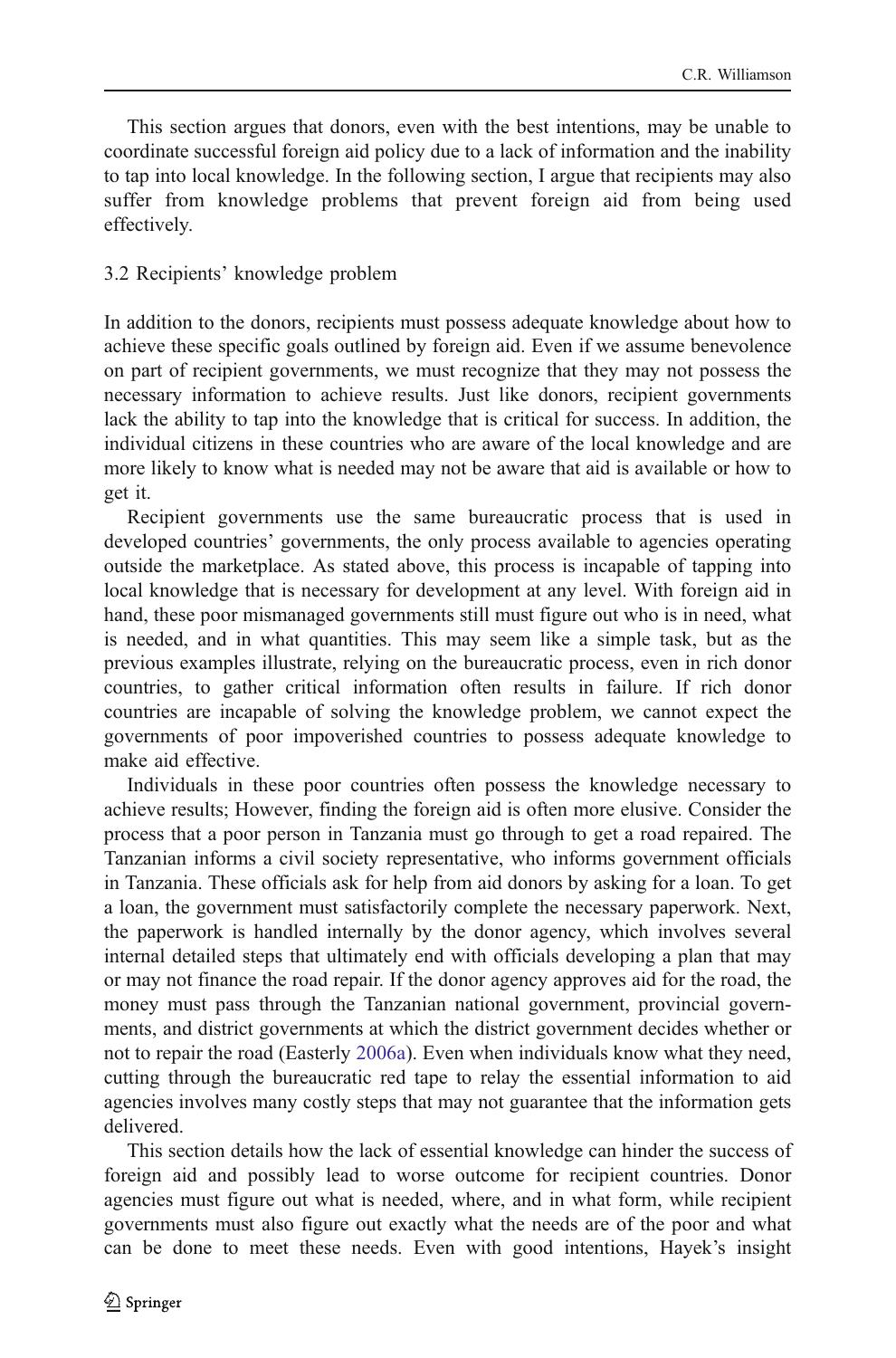<span id="page-14-0"></span>provides the theoretical explanation as to why centrally planned, top-down approaches such as foreign aid will never be able to solve economic problems due to its inability to collect the necessary knowledge. The inability of aid agencies to gather essential information helps explain why foreign aid is not successful.

### 4 Conclusion

When taken as a whole, it is almost impossible for the current top-down, central planning like style of foreign aid to overcome both the incentives and information problems for both donors and recipients. Combining these issues, we should not be surprised that foreign aid does not actually achieve its intended results. The framework provided in this paper helps to explain why foreign aid failed in the past and why it will continue to do so in the future. Governments and aid agencies are simply incapable of creating either the incentives or the information necessary to achieve development.

Fortunately, we do possess a different approach that achieves development through aligning the right incentives and gathering the necessary information. Instead of relying on collectivist mechanisms, we could turn to private, decentralized actors operating in the market to achieve marginal successes. These private actors spontaneously emerge, can adapt to local conditions by tapping into the decentralized knowledge, and rely on feedback mechanisms for success. For example, this market process is highlighted by Bauer's small scale trading where entrepreneurs act as middlemen facilitating economic exchange and ultimately advances in economic development. This has a radical implication for aid policy: Donor agencies should be removed from the development process. In its place, the market should be allowed to coordinate the activities that promote economic success. This does not suggest that private, non-government-supported charitable organizations operating with a bottom-up approach should be removed from developing countries; however, it may be more beneficial to the development process if largescale, top-down government-supported aid agencies are eliminated.

## References

- Alesina, A., & Dollar, D. (2002). Who gives foreign aid to whom and why. Journal of Economic Growth, 5(March), 33–64.
- Alesina, A., & Weder, B. (2002). Do corrupt governments receive less foreign aid. American Economic Review, 92(September), 1126–1137.
- Bauer, P. T. (1971). Economic history as theory. Economica, 38, 163–179.
- Bauer, P. T. (2000). From subsistence to exchange. Princeton: Princeton University Press.
- Boone, P. (1996). Politics and the effectiveness of foreign aid. European Economic Review, 40, 289–329. Brautigam, D., & Knack, S. (2004). Foreign aid, institutions and governance in sub-Saharan Africa.
- Economic Development and Cultural Change, 52(2), 255–86.
- Brumm, H. J. (2003). Aid, policies and growth: Bauer was right. Cato Journal, 23, 167-74.
- Buchanan, J. M. (1975). The Samaritan's dilemma. In E. S. Phelps (Ed.), Altruism, morality, and economic theory. New York: Russell Sage Foundation.
- Burnside, C., & Dollar, D. (2000). Aid, policies, and growth. American Economic Review, 90, 847-868.

Commission for Africa. (2005). Our common interest: Report of the commission for Africa. London: Commission for Africa.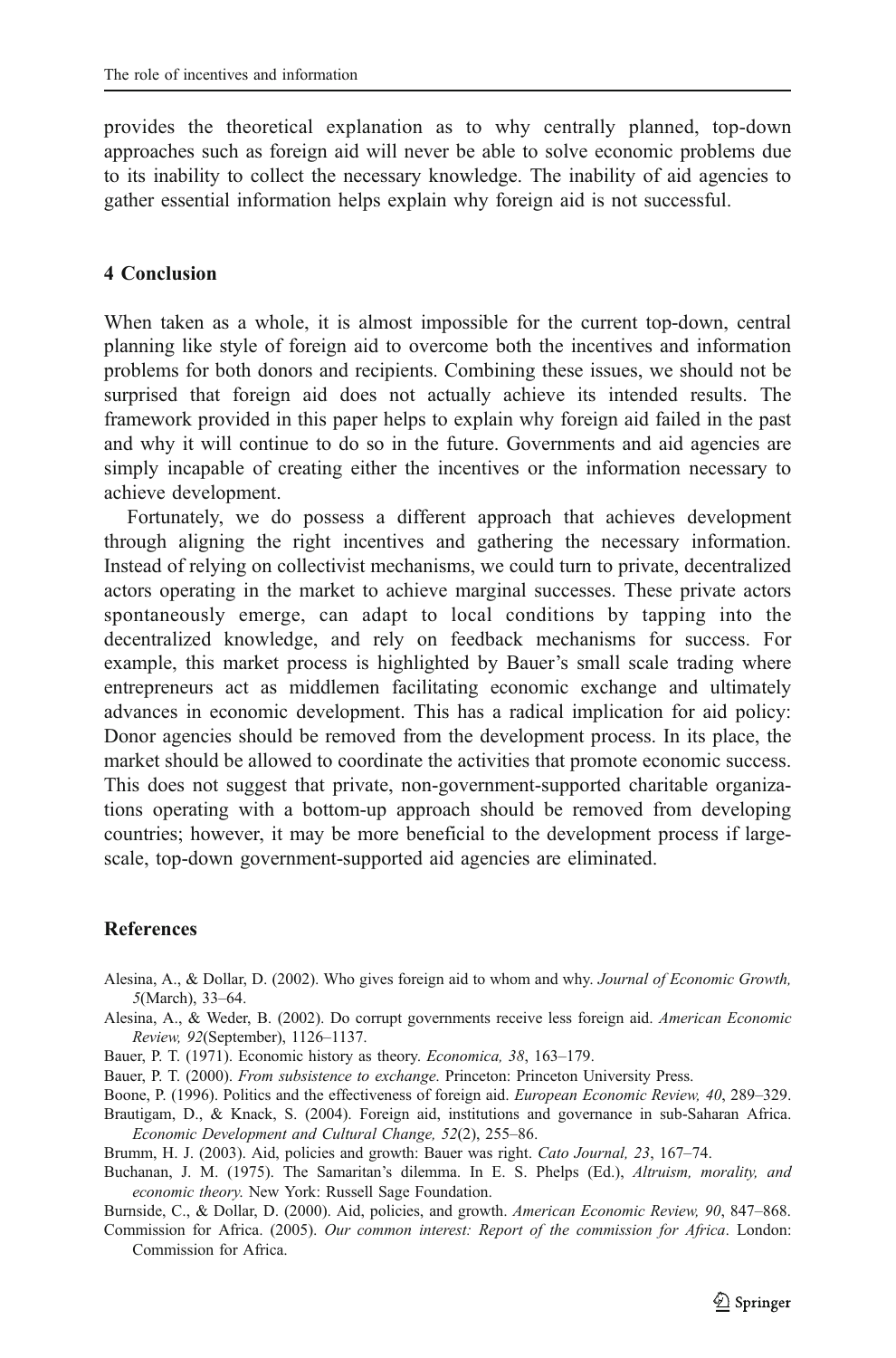<span id="page-15-0"></span>Coyne, C. J. (2008). After war: The political economy of exporting democracy. Stanford: Stanford University Press.

Coyne, C. J., & Leeson, P. T. (2004). The plight of underdeveloped countries. Cato Journal, 24, 235–249.

- Coyne, C. J., & Ryan, M. E. (2009). With friends like these, who needs enemies? Aiding the world's worst dictators. The Independent Review, 14(1), 26–44.
- Diankov, S., Montalvo, J. G., & Reynal-Ouerol, M. (2006a). Does foreign aid help? Cato Journal, 26(1), 1–28.
- Djankov, S., Montalvo, J. G., & Reynal-Querol, M. (2006b). The curse of aid. Working Paper, Universitat Popmeu Fabra
- Easterly, W. (2001). The elusive quest for growth: Economists' adventures and misadventures in the tropics. Cambridge: MIT.
- Easterly, W. (2002). How did the heavily indebted poor countries become heavily indebted? Reviewing 2 decades of debt relief. World Development, 30(10), 1677–1696.
- Easterly, W. (2003). The cartel of good intentions. Journal of Policy Reform, 1–28.
- Easterly, W. (2006a). The white man's burden: Why the west's efforts to aid the rest have done so much ill and so little good. New York: Penguin.
- Easterly, W. (2006b). Chapter 2: Freedom versus collectivism in foreign aid. In Economic Freedom of the World: 2006 Annual Report. Vancouver, Fraser Institute.
- Easterly, W. (2006c). Planners versus searchers in foreign aid. Asian Development Review, 23(1), 1–35.
- Easterly, W. (2007a). Are aid agencies improving? Economic Policy, 22(52), 633–678.
- Easterly, W. (2007b). Was development assistance a mistake? American Economic Review, 97(2), 328– 332.
- Easterly, W., Levine, R., & Roodman, D. (2004). New data, new doubts: A comment on burnside and dollar's 'aid, policies, and growth. American Economic Review, 94, 774–780.
- Easterly, W., & Pfutze, T. (2008). Where does the money go? Best and worst practices in foreign aid. Journal of Economic Perspectives, 22(2), 29–52.
- Frey, B., & Schneider, F. (1986). Competing models of international lending activity. Journal of Development Economics, 20(2), 225–245.
- Friedman, M. (1958). Foreign economic aid: Means and objectives. In G. Ranis (Ed.), The United States and the development economies (pp. 250–263). New York: Norton.
- Harford, T., & Klein M. (2005). Aid and the Resource Curse. Public Policy Journal (World Bank) (291).
- Hayek, F. A. (1945). The use of knowledge in society. American Economic Review, 35, 519–530.
- Heckelman, J., & Knack, S. (2008). Foreign aid and market-liberalizing reform. Economica, 75, 542–548.
- Knack, S. (2001). Aid dependence and the quality of governance: Cross-country empirical tests. Southern Economic Journal, 68(2), 310–29.
- Leeson, P. T. (2008). Escaping poverty: Foreign aid, private property, and economic development. Journal of Private Enterprise, 23(2), 39–64.
- Maren, M. (1997). The road to hell. New York: The Free.
- Mosley, P. (1985a). The political economy of foreign aid: A model of the market for a public good. Economic Development and Cultural Change, 33, 373–393.
- Mosley, P. (1985b). Towards a predictive model of overseas aid expenditures. Scottish Journal of Political Economy, 32, 1–19.
- Moyo, D. (2009). Dead aid: Why aid is not working and how there is a better way for Africa. New York: Farrar, Straus and Giroux.
- Ovaska, T. (2003). The failure of development aid. Cato Journal, 23, 175–188.
- Powell, B., & Ryan, M. (2006). Does development aid lead to economic freedom? Journal of Private Enterprise, 22(1).
- Prokopijevic, M. (2006). Why foreign aid fails. Working Paper Series No. 19, International Center for Economic Research.
- Rashid, S. (2005). Watchmen, who watches thee? Donors and corruption in less developed countries. The Independent Review, 10(2), 411–418.
- Sachs, J. D. (2005). The end of poverty. New York: The Penguin.
- Sobel, R. S., & Leeson, P. T. (2007). The use of knowledge in disaster relief management. The Independent Review, 6(4), 519–532.
- Svensson, J. (1999). Aid and growth: Does democracy matter? *Economics & Politics*, 11(3).
- Svensson, J. (2000). Foreign aid and rent-seeking. Journal of International Economics, 51, 437–461.
- Trumbull, W. N., & Wall, H. J. (1994). Estimating aid-allocation criteria with panel data. Economic Journal, 104, 876–882.